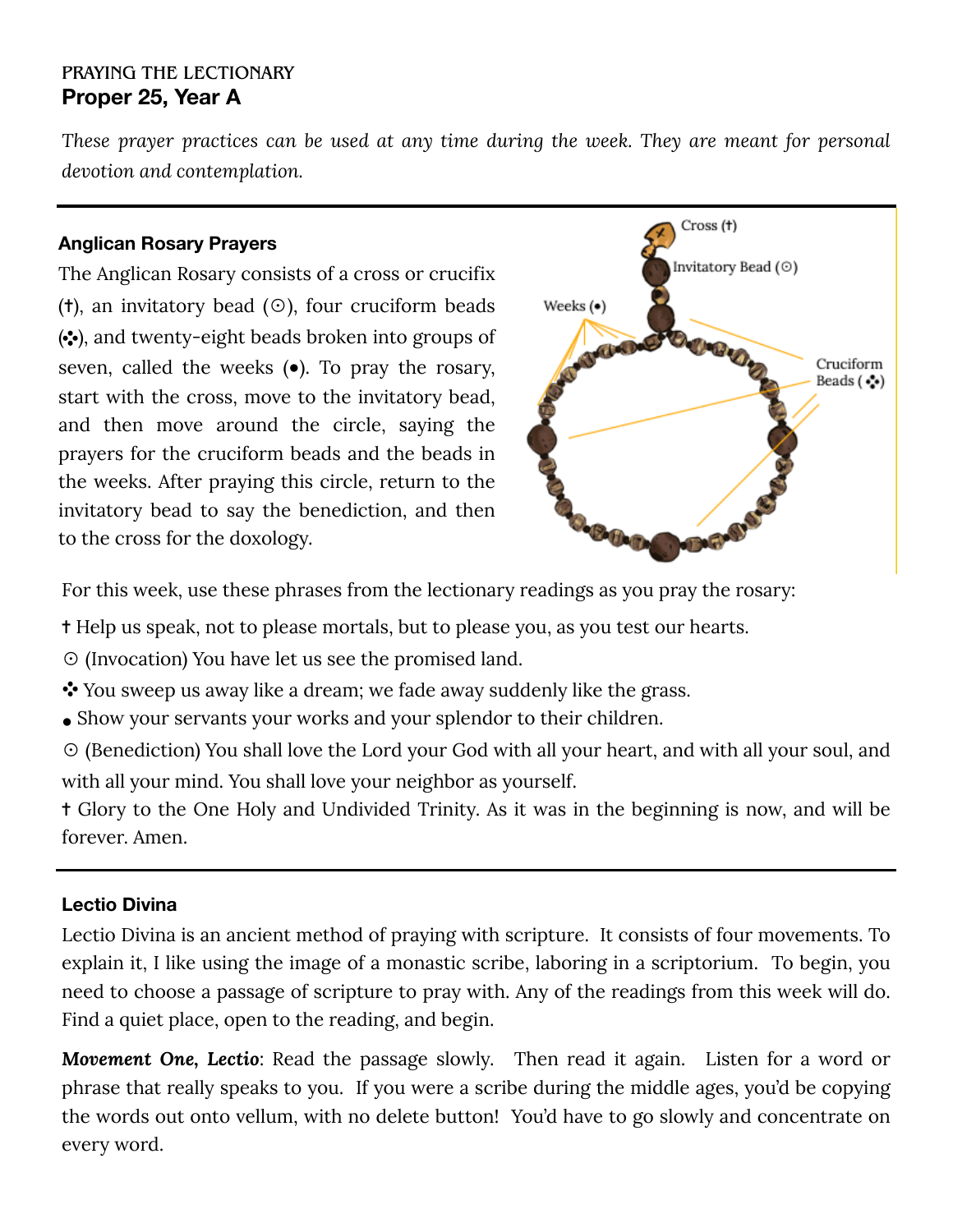*Movement Two, Meditatio*: Pay attention to thoughts, feelings, memories, and images that arise in your mind. This movement is a little like the wool-gathering that scribes might be doing as they worked.

*Movement Three, Oratio*: Reply to God. This is what we usually do when we pray, and most people are used to talking to God. Our scribe might find that she's mumbling about her life and her family and friends as she leans over the vellum.

*Movement Four, Contemplatio*: Rest in God. This is prayer without words, and really without thoughts. Contemplative prayer, when time seems suspended and you're simply aware of the room around you and the vast, moving universe enveloping you. It's very hard to reach this state, but always something to practice getting to. Our scribe might let the stylus drop at this point and just rest, open-mouthed, at her desk.

### **Visio Divina (Praying with Images)**

This is like Lectio Divina, but it uses images instead of words. On this and the following pages, you will find several images that you may want to pray with. The practice of Visio Divina consists of these steps:

- 1. Examine the image slowly, noting the colors, people, places and things. Remain with the image for one to two minutes. If you would like, jot down a few words about the image.
- 2. Take a second, deeper, look. Where do you see movement in the image? What relationships do you see? Engage your imagination. Where are you in the artwork? What do you see from that perspective? What deeper meaning emerges?
- 3. Respond to the image with prayer. Did the image remind you of an experience, person or issue for which you'd like to offer thanksgiving or intercession? Offer that prayer to God.
- 4. Find your quiet center. Breathe deeply. Relax your shoulders, arms and legs. Rest in this quiet. Let God pray in you. God prays beyond words.



Lesser Ury, Moses on Mt. Nebo Looking at the Promised Land, 1927.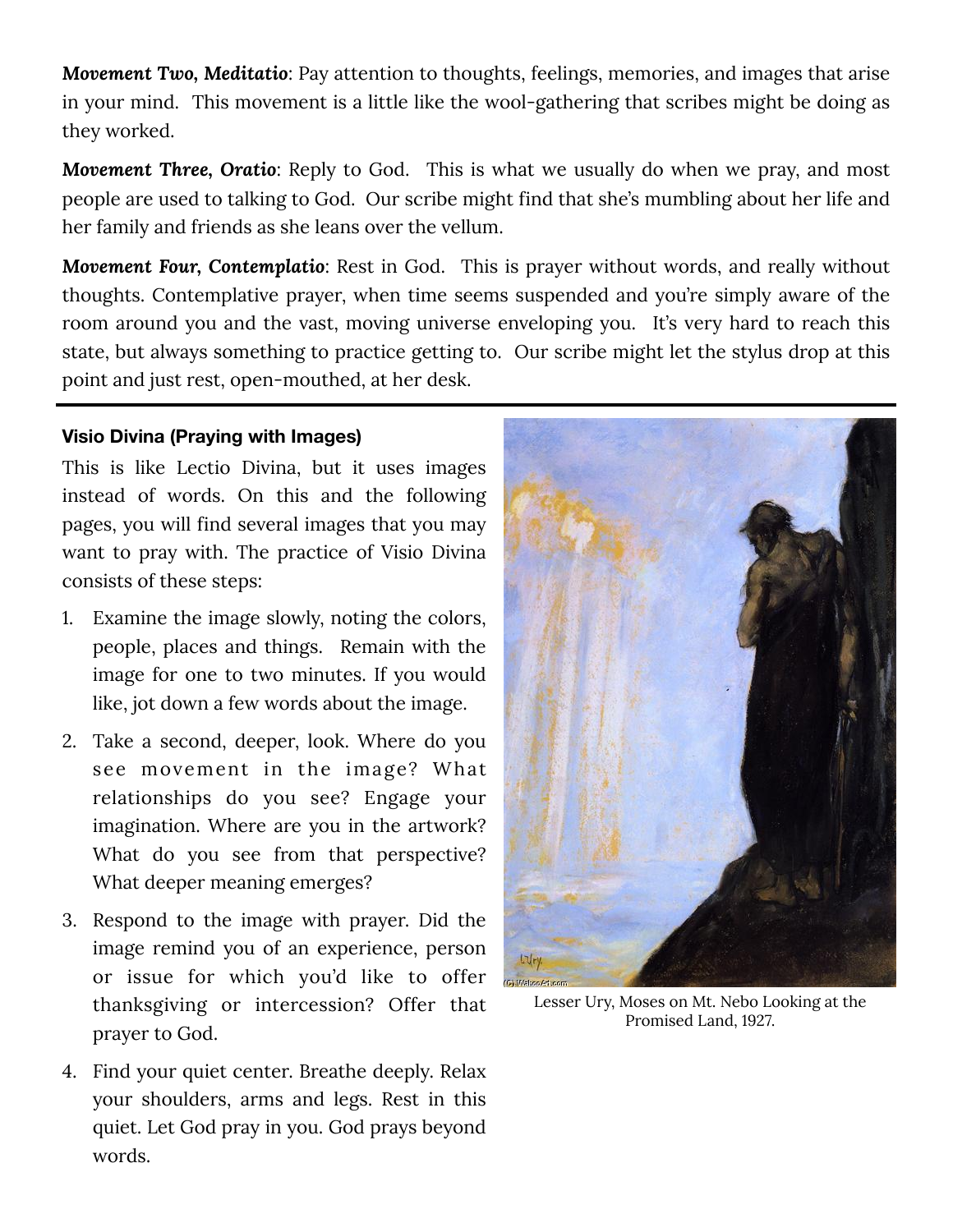

Marc Chagall, Moses Views the Promised Land

hands? Your breath? Your legs? Your whole body?

## **Guided Meditation**

*You can use this guided meditation to reflect on some of the themes from this week's homily. Find a quiet place to sit or lay down. Read through this meditation, or let Karl guide you through it by listening to this recording.* 

Remember a time when everything flowed for you, when you were immersed in some activity that you love and were able to recognize how beautiful and pleasing it was to be yourself in that moment. Where were you? What did the environment around you look like? Were there specific scents or sounds? Who was with you? If you were alone, what did your solitude feel like? If you were with other people, how did their presence contribute to your sense of rightness in that moment? How did the activity you were doing feel in your body? Did it involve your

Now remember a time when you did something wrong. This doesn't need to be a particularly traumatic memory. You don't need to relive the worst moment of your life. Just some typical everyday wrongness that nonetheless affected you deeply. Who was with you in that moment? How did they react to the thing you did? What did their face look like? How did their posture change? What did they say to you, and how did you respond? If you were alone, where did the sense of wrongness come from? Were you doing something you'd sworn you wouldn't do? Were you breaking some covenant you'd made with yourself, or with God? Did you realize that what you were doing was wrong in the moment, or only afterwards? If afterwards, how did the wrongness become clear to you?

Now remember the story of how you reconciled with God, your neighbor, and yourself after you acted wrongly. If you haven't reconciled, begin to imagine how you might. How did your body feel as you prepared to admit your fault and ask for forgiveness? Was this a tense